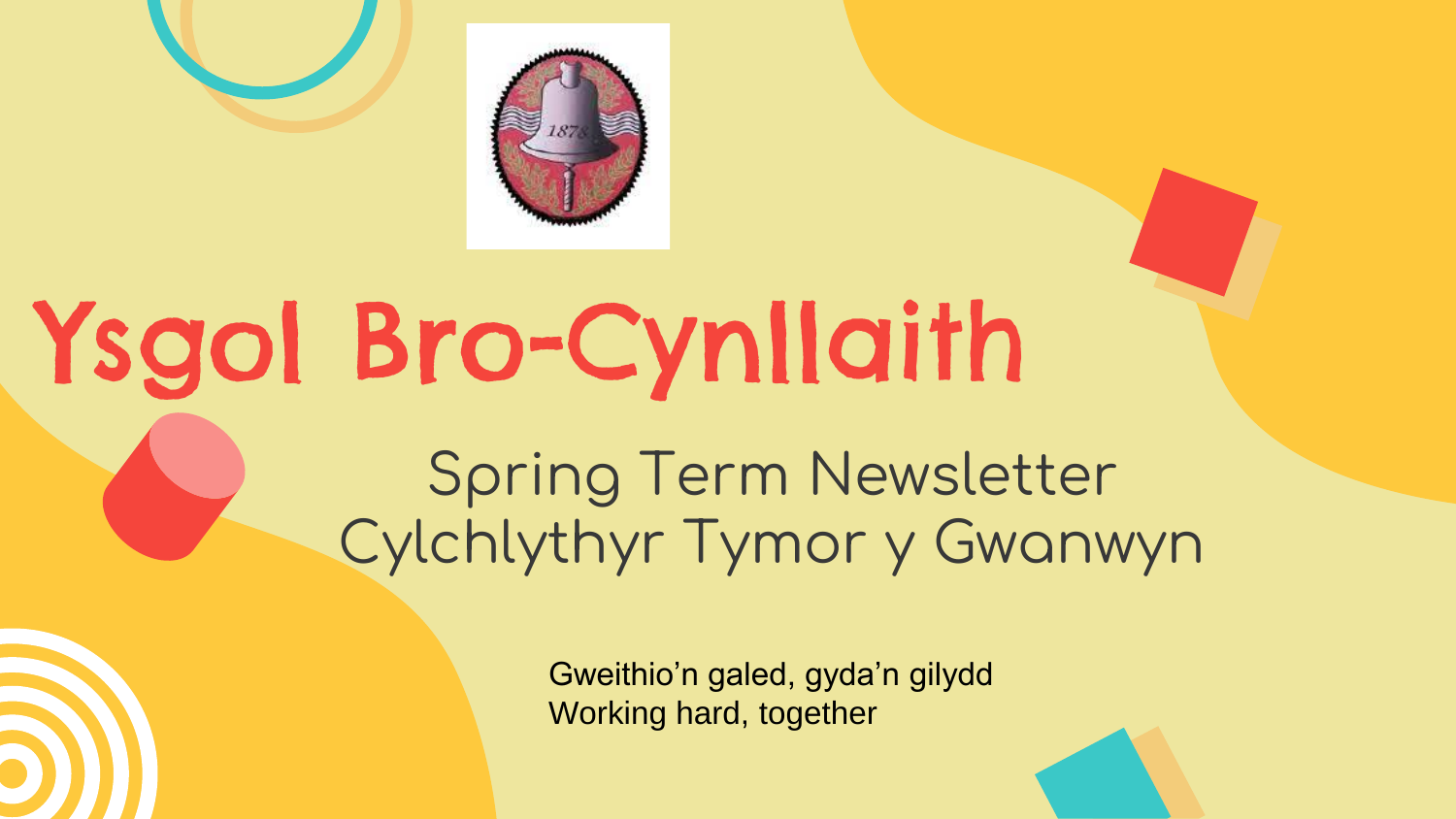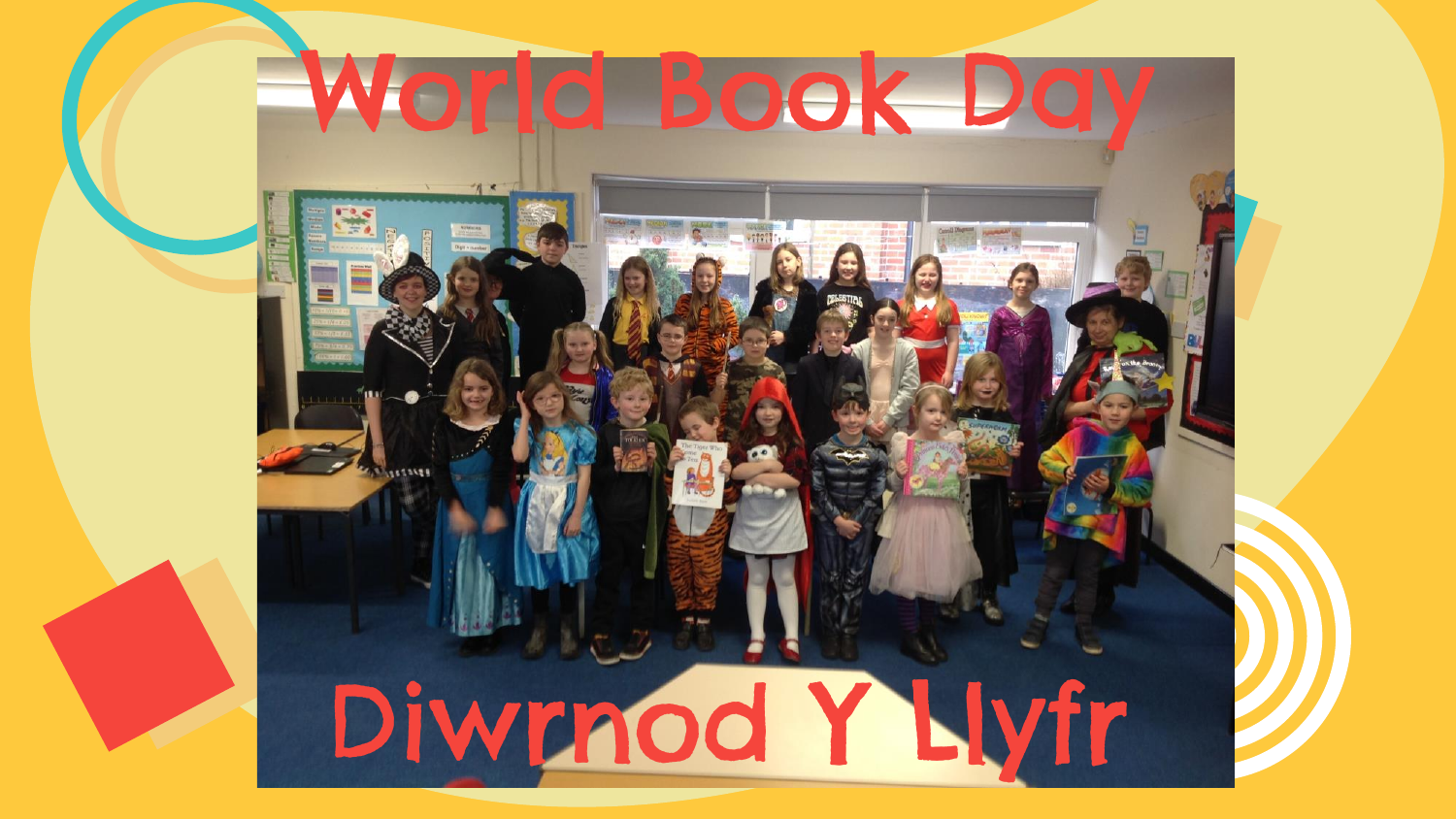### P.E. lessons

Pupils will no longer be required to come to school in their P.E. kits every Friday. They will need them readily available in school, as we will be taking part in sports at different times during the Summer term.

### Swimming lessons

These will continue every Monday throughout the Summer term. Please ensure that payments are made via Parent pay. These payments only cover part of the cost of the transport – the school has to make up the shortfall. We continue to try to keep the cost to parents to a minimum.

[Primary school lunch menu](https://en.powys.gov.uk/article/7120/Primary-School-Meals-and-Prices)

Special Platinum Jubilee menu on slide 7.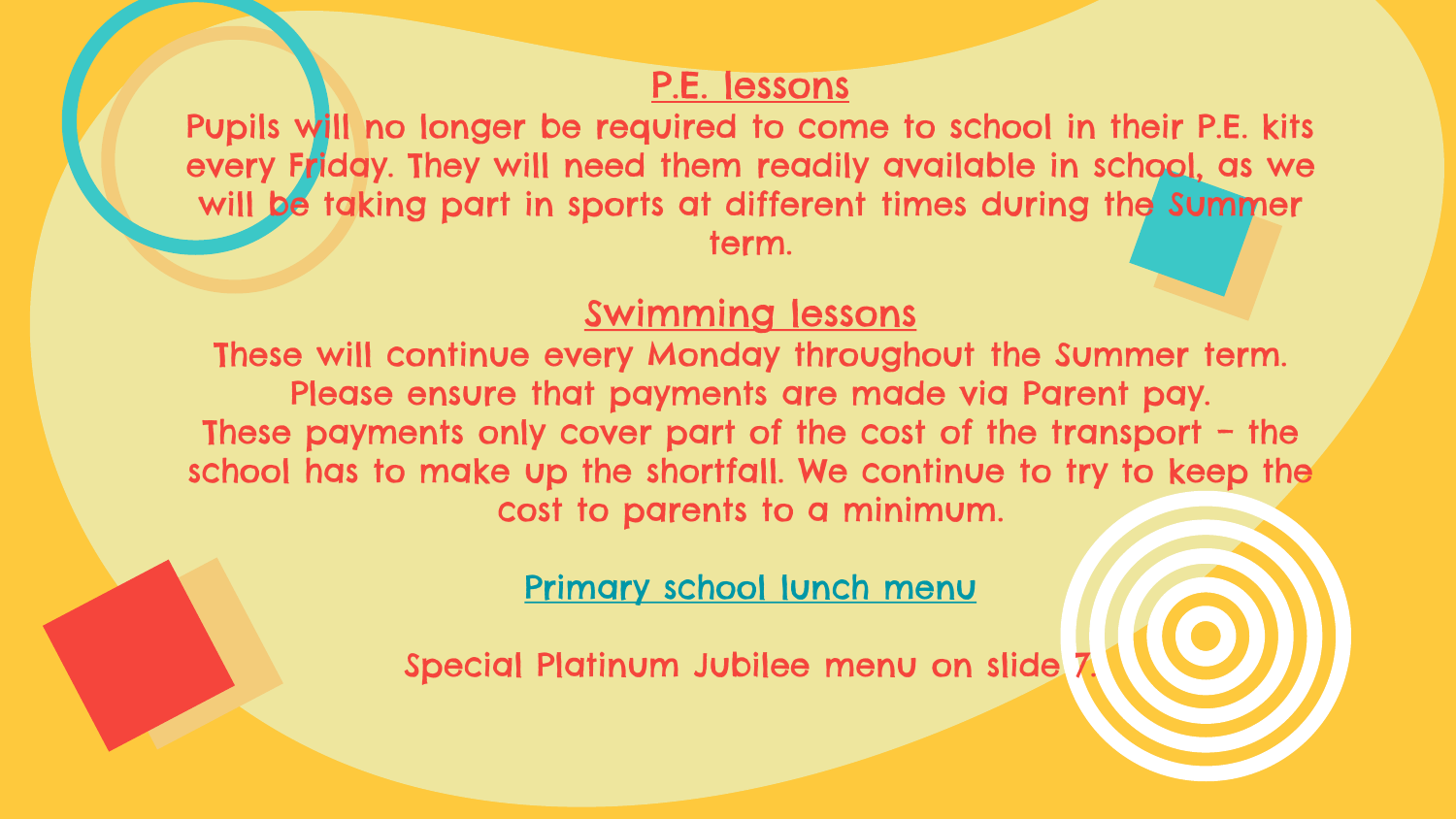## Parents/Grandparents and friends of the school – we need your help!

After school on Monday 9<sup>th</sup> and Tuesday 10<sup>th</sup> May we are asking for your help (just for an hour or two) to spruce up the outside of the school and garden, (weather permitting).

If you have any unwanted paints, brushes/rollers, etc to donate, or any outdoor furniture/equipment, which you think would enhance the outdoor areas, then please bring them to school after the Easter holidays.

Thankyou in anticipation of your support!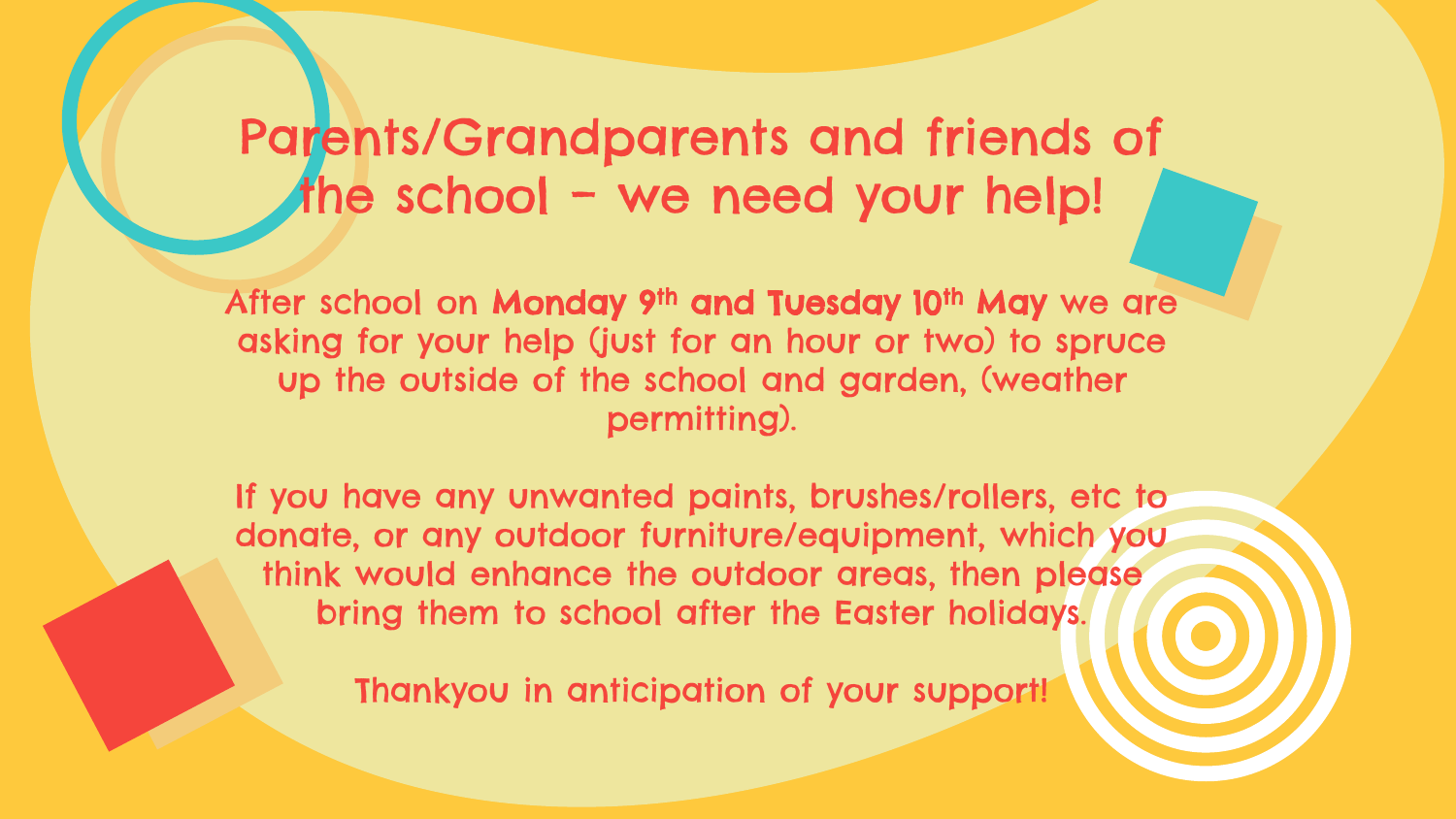## Parents evenings

### Monday 23rd & Tuesday 24th May

These will be individual appointments, where parents can either come into school or have a virtual meeting if preferred.

Booking details will be sent out nearer the time. If neither of these dates are suitable then please contact us to make other arrangements.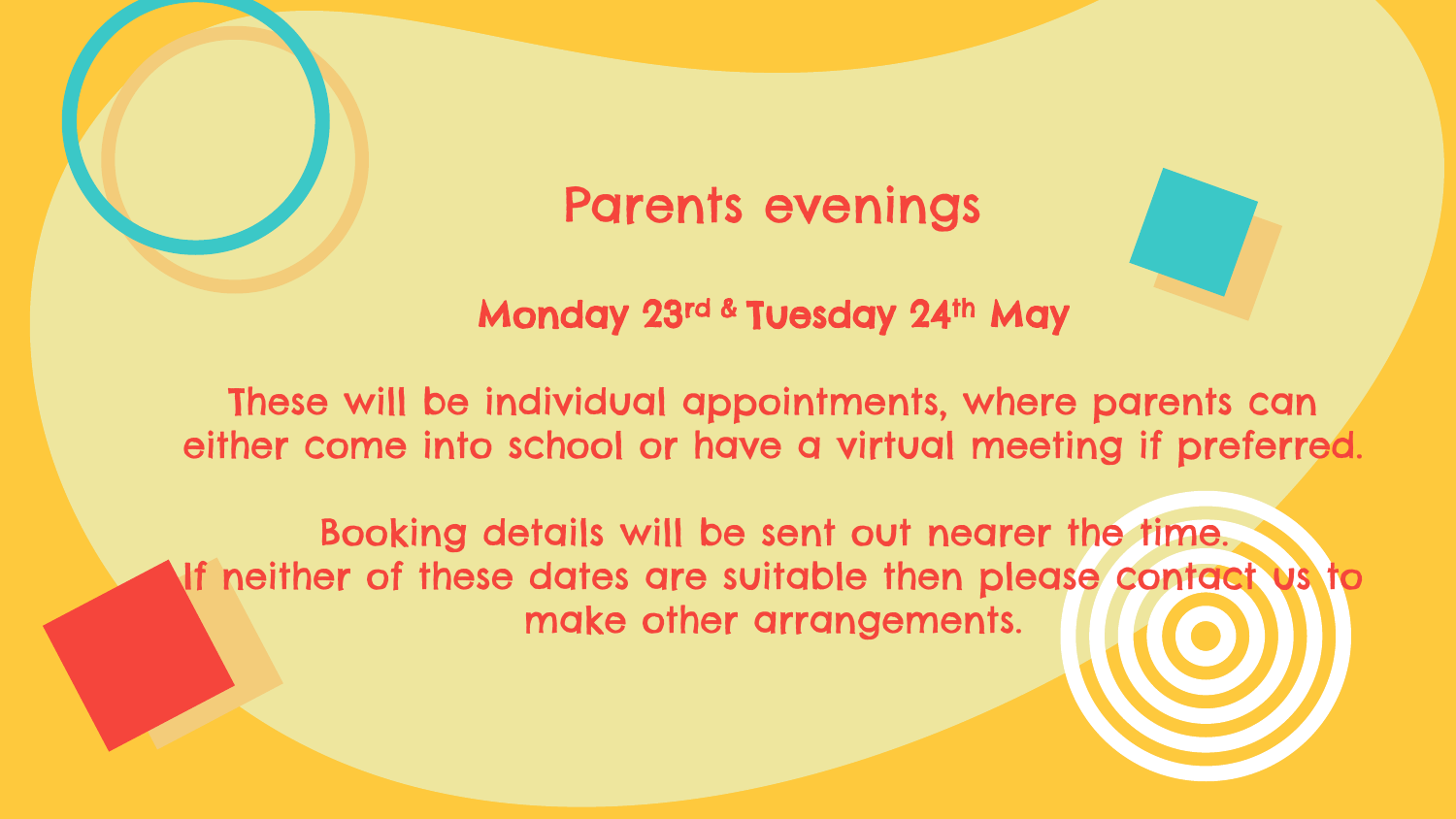Village litter pick The School council would like to invite the community to take part in a litter pick around the village on Wednesday 25th May at 1.30pm. This is in preparation for the Queen's Platinum Jubilee celebrations. Everyone is invited – please meet at the school entrance at 1.15pm to be put into groups! If you have any spare bin bags, gloves or litter pickers then please bring them along. Diolch yn fawr.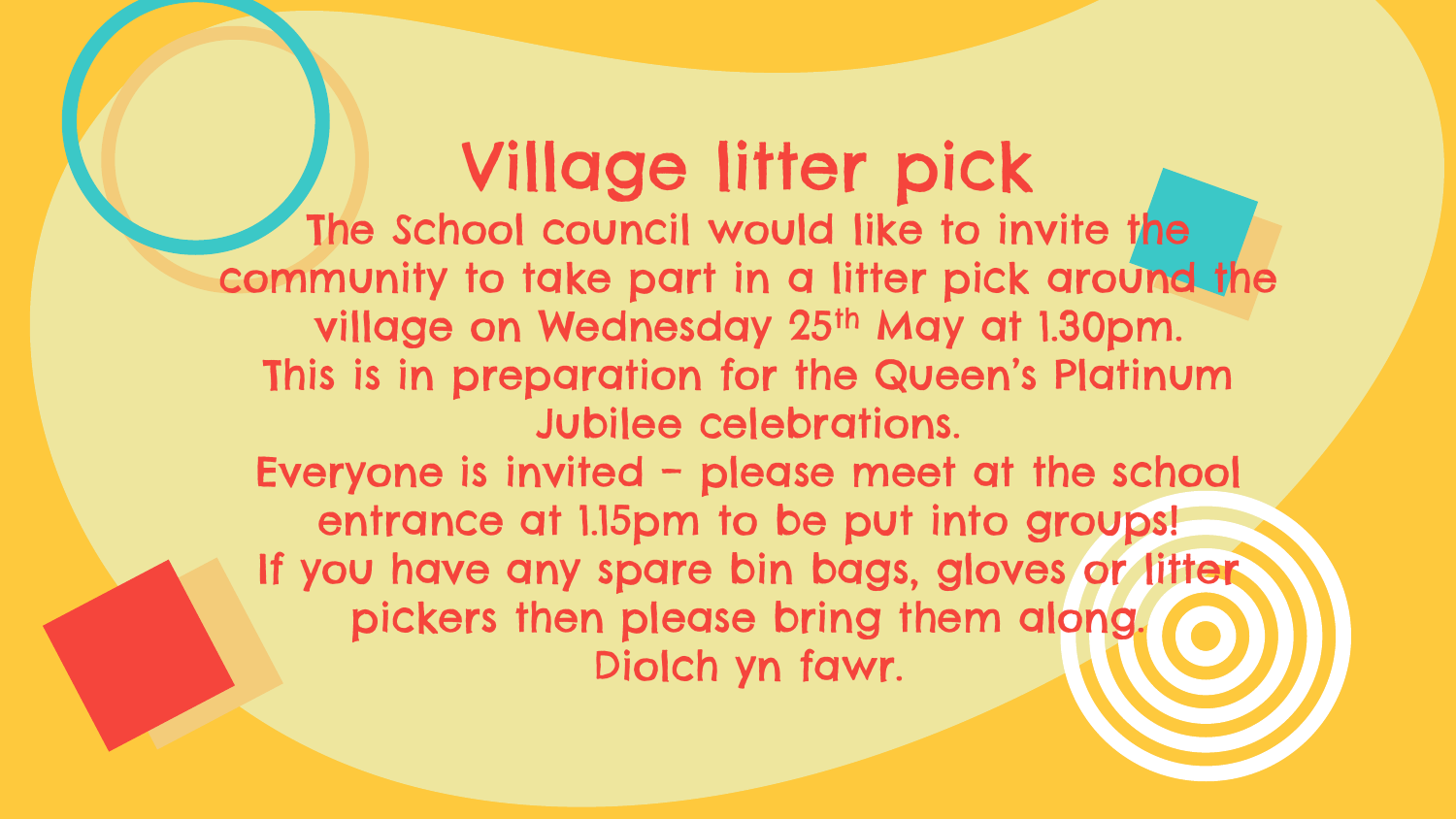THE QUEENS PLATINUM JUBILEE Friday 27th May 2022

**A SELECTION OF MIXED SANDWICHES** (Ham, Turkey, Cheese, Tuna Mayo & Cucumber) **SAUSAGE ROLL** 

**PIZZA** 

A variety of mixed Salads & Vegetable Sticks available on our Salad Bar

Mini Victoria Sponge Cup Cakes

 $\alpha$ **FRUIT JUICE CARTON** 

OR

Fresh Fruit Wedges with Strawberries

 $\alpha$ **FRUIT JUICE CARTON**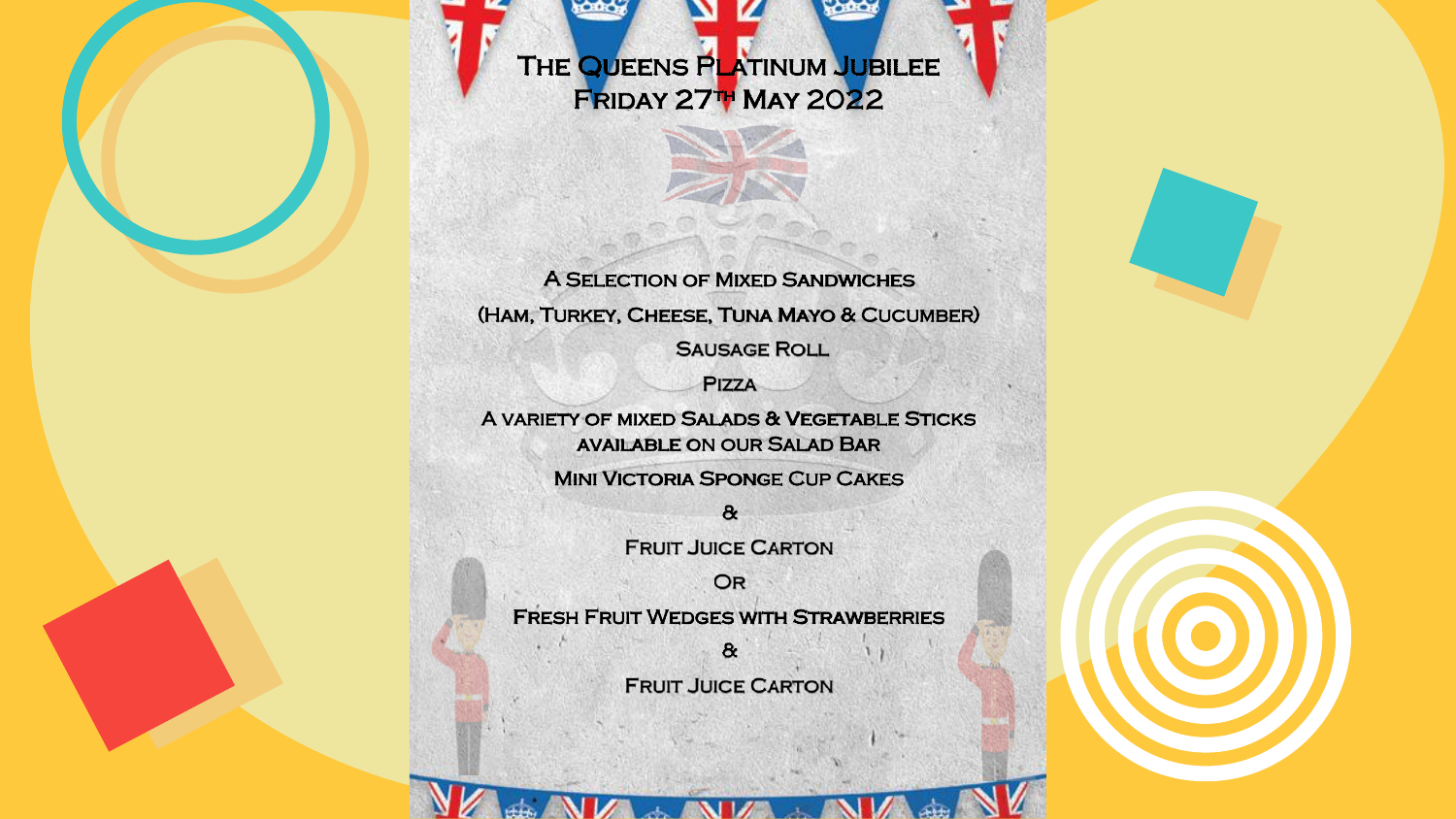# Transition days –

On Thursday 30<sup>th</sup> June & Friday 1st July Year 6 pupils will be going to Llanfyllin School.

On these days our new starters will be invited to spend time in the Foundation Phase – either for the morning, afternoon or all day!